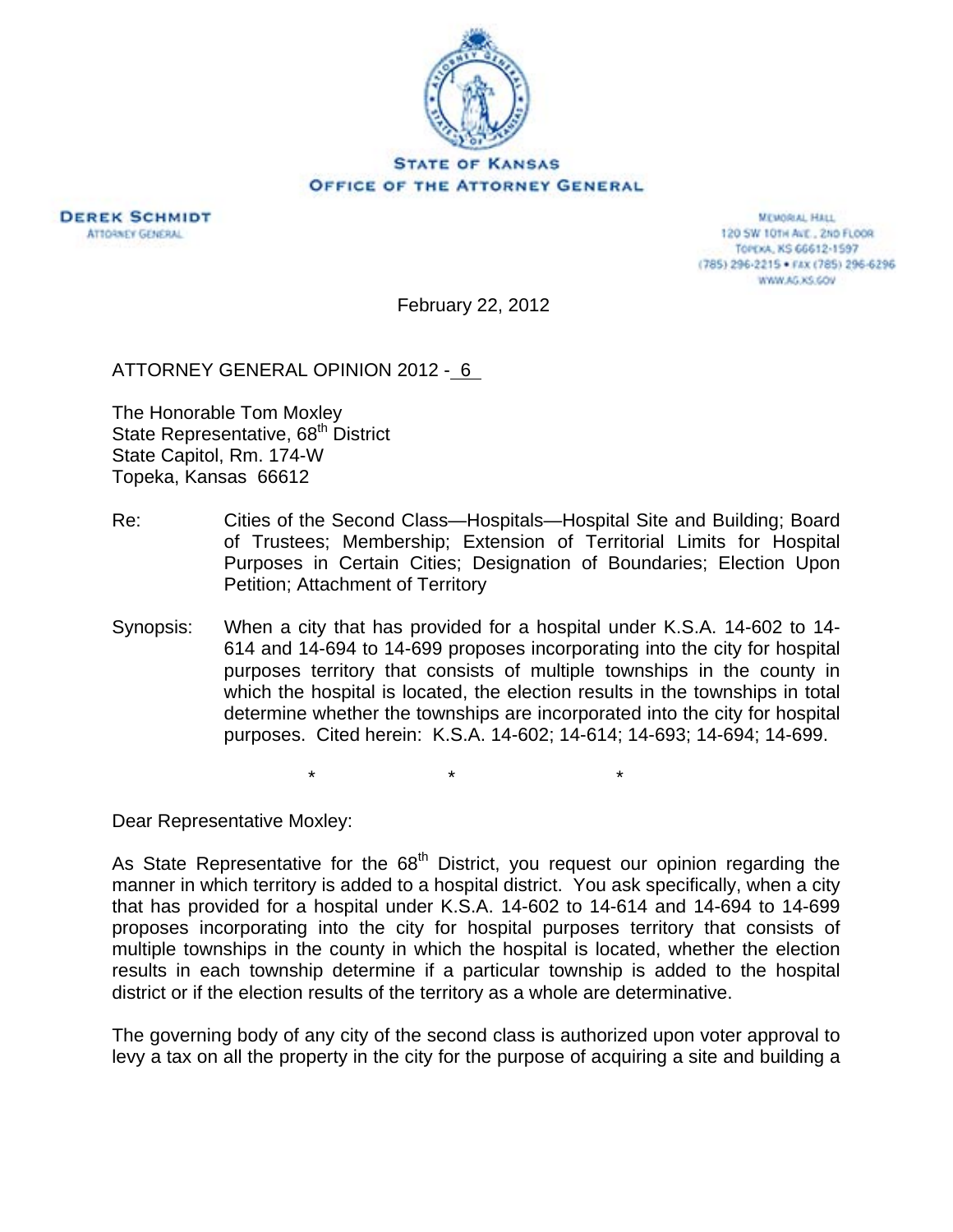Tom Moxley Page 2

hospital in the city.<sup>1</sup> Where such a city meeting the population and assessed tangible valuation parameters set forth in K.S.A. 14-693 has provided for a hospital under K.S.A. 14-602 to 14-614, the territorial limits of the city may for hospital purposes be extended "to include territory outside the regular city limits and which territory is not in any hospital district" by following the procedure set forth in the act.<sup>2</sup> The city is required to adopt and publish an ordinance that "designate[s] the boundaries of the area outside the city limits" which it proposes to incorporate in the city. $3$ 

If within 15 days after the last publication of the ordinance, 10% of the qualified electors residing in the area petition the county commissioners of the county wherein the greater portion of the land is located to call a special election upon the question of including such area, the county commissioners shall call a special election in such area outside the city limits proposed to be incorporated. $4$ 

A similar procedure is established in K.S.A. 14-694 for a city meeting the population and assessed valuation parameters set forth in that statute, with the exception that the ordinance is subject to election without the necessity of petitioning the county commissioners.

Notice of the election is to be given "by the county clerk of the county in which the greater portion of the territory to be incorporated in the city is located.<sup>"5</sup>

The proposition submitted shall be:

"Shall the city of *(here insert name of city)* be permitted to incorporate the following described area: \_\_\_\_\_\_\_\_\_\_\_\_\_\_\_\_\_\_\_\_\_\_\_ into its hospital district?"

If a majority of the qualified electors of the district vote in favor thereof, such territory shall be attached to the city for hospital purposes in accordance with the provisions of this act. No township or part of a township located in a county other than the county in which the hospital is located shall be incorporated in the city for hospital purposes unless a majority of all those voting in such township or part of a township at such election shall have voted in favor of the incorporation. If a majority of those voting in such township or part of a township in such other county vote against the proposition, such results shall not prevent the incorporation of the remaining territory if a majority of the votes cast therein favor the incorporation of such territory.<sup>6</sup>

l

 $1^1$  K.S.A. 14-602.

 $2$  K.S.A. 14-693.

 $3$  K.S.A. 14-694.

<sup>4</sup> *Id*. 5 *Id*. 6 *Id*.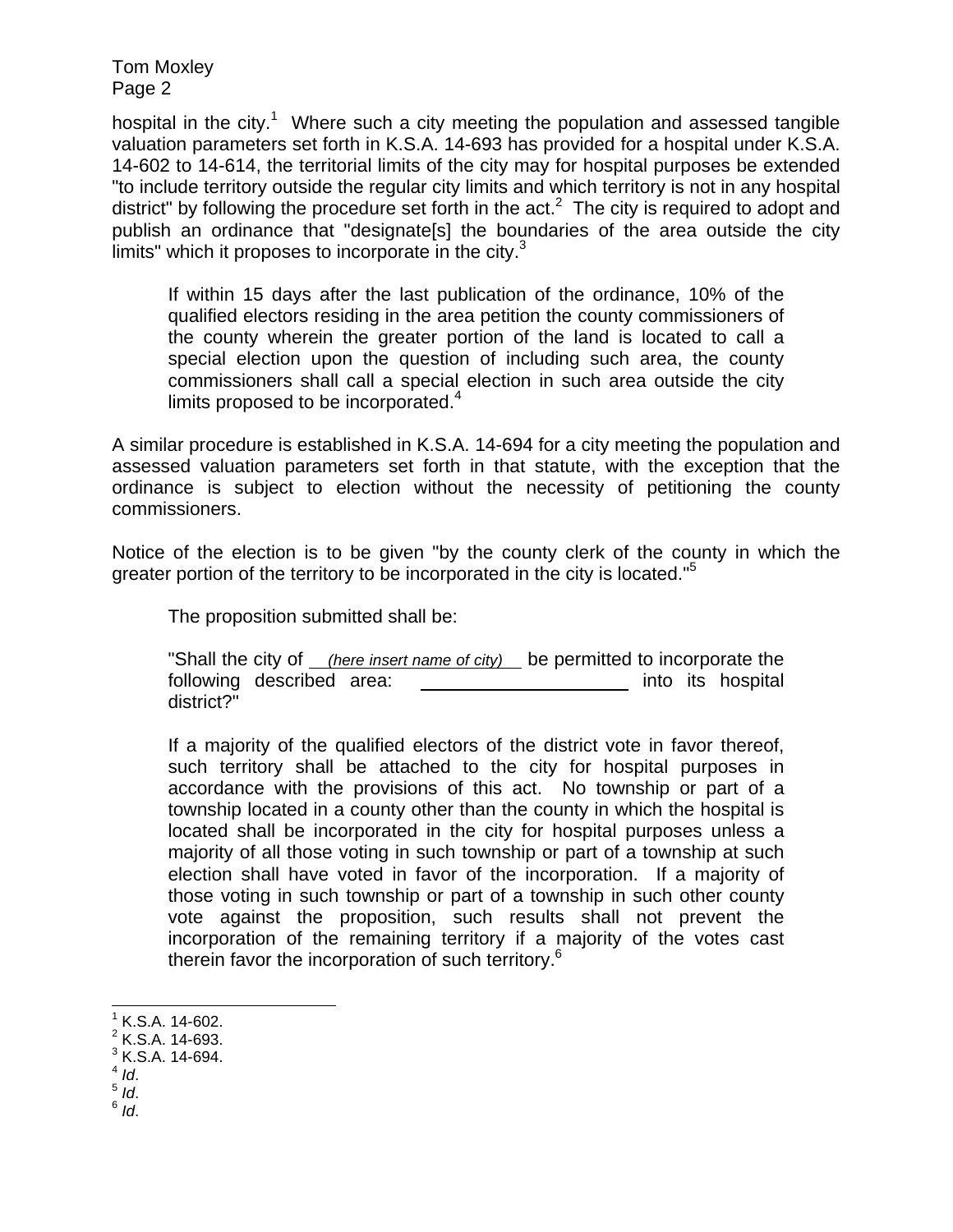Tom Moxley Page 3

In determining whether the election results in each township or in the territory as a whole are determinative, the rules of statutory construction are followed.

When courts are called upon to interpret statutes, the fundamental rule governing our interpretation is that the intent of the legislature governs if that intent can be ascertained. The legislature is presumed to have expressed its intent through the language of the statutory scheme it enacted. For this reason, when the language of a statute is plain and unambiguous, an appellate court is bound to implement the expressed intent. Where a statute's language is subject to multiple interpretations, however, a reviewing court may look to the historical background of the enactment, the circumstances attending its passage, the purpose to be accomplished, and the effect the statute may have under the various constructions suggested. Generally, courts should construe statutes to avoid unreasonable results and should presume that the legislature does not intend to enact useless or meaningless legislation. We ascertain the legislature's intent behind a particular statutory provision from a general consideration of the entire act. Effect must be given, if possible, to the entire act and every part thereof. To this end, it is the duty of the court, as far as practicable, to reconcile the different provisions so as to make them consistent, harmonious, and sensible. Thus, in cases that require statutory construction, courts are not permitted to consider only a certain isolated part or parts of an act but are required to consider and construe together all parts thereof *in pari materia*. 7

The Legislature has in the incorporation of territory procedure distinguished between a township located in the county in which the hospital is located and a township located in a different county. An affirmative vote of a majority of the qualified electors of the area results in the area being attached to the city for hospital purposes, unless a township is in a county other than the one in which the hospital is located. K.S.A. 14-694 expressly provides that the vote in a township in a county other than the one in which the hospital is located determines whether that particular township is incorporated into the city for hospital purposes. There is no similar provision regarding a township in a county in which the hospital is located. If it is deemed that the vote in each township regardless of locale determines whether that township is incorporated into the city for hospital purposes, the distinction made by the Legislature is ignored. Such an interpretation ignores the principle noted above that the Legislature does not intend to enact useless or meaningless legislation.

The Legislature has used various terms in K.S.A. 14-693 and 14-694 when referring to the townships that a city proposes incorporating into the city for hospital purposes. A city is authorized under K.S.A. 14-693 to incorporate "territory" outside the regular city limits. Pursuant to K.S.A. 14-694, the procedure is initiated by the city adopting an ordinance that designates "the area" which the city proposes to incorporate, a petition

 $\overline{a}$ <sup>7</sup> *Herrell v. Nat'l Beef Packing Co., LLC*, 292 Kan. 730, 745 (2011) (internal citations and quotation marks omitted).